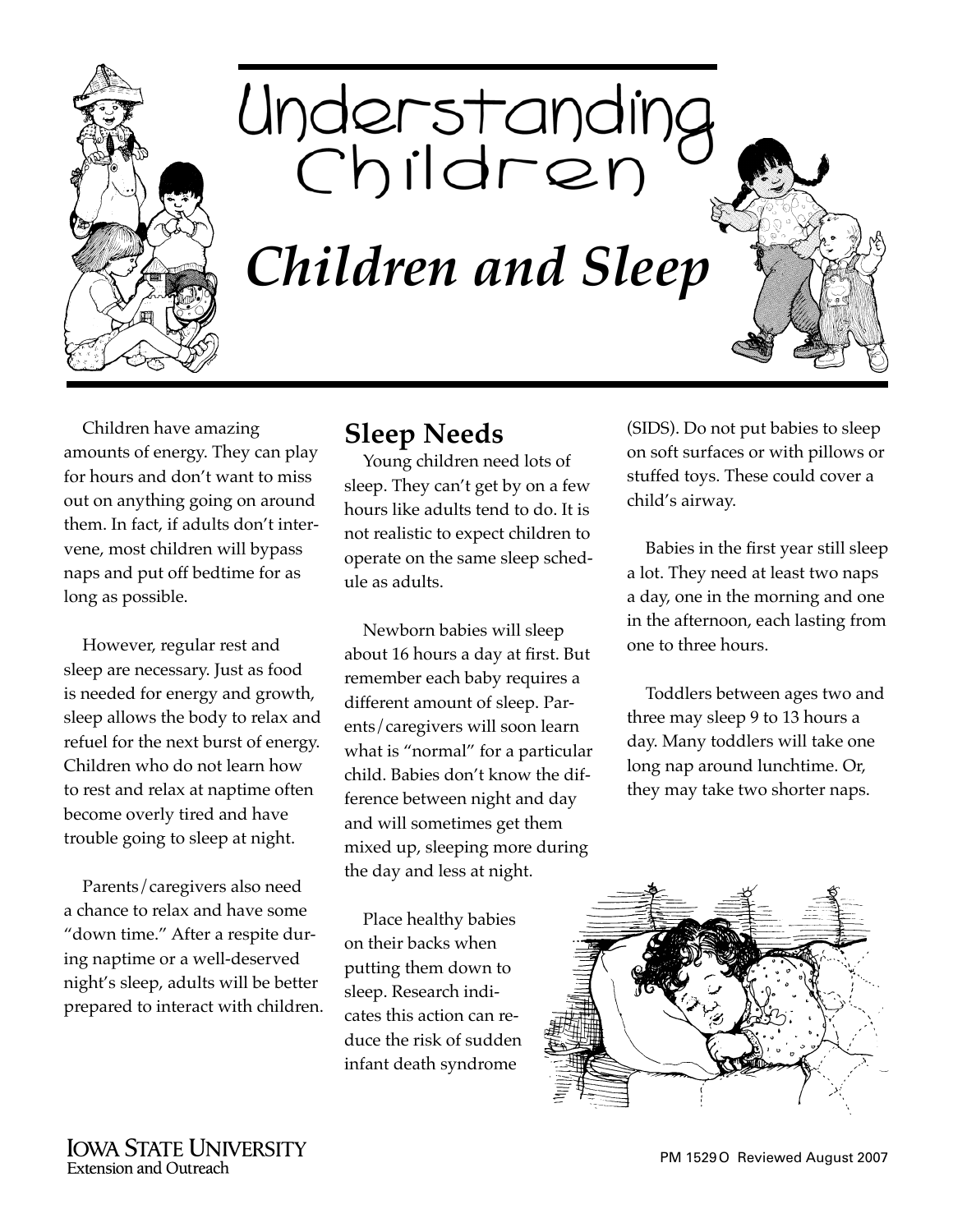Preschoolers, ages four and five, need at least 10 to 12 hours of sleep each night. Some will take naps but others will resist going to sleep.

## **Routines**

Routines are important for children. Knowing what to expect helps them feel more secure. Routines help children develop self-control, independence, responsibility, decision-making, and problem-solving skills.

Naptime and bedtime routines should be a positive time for both adults and children. A set sleeping routine can help lessen sleeping problems.

An important concept to consider is the difference between putting a child to bed and putting a child to sleep. It is the adult's responsibility to put a child to bed. Then the child has a choice to either rest or sleep. No one can make a child sleep.

There are several things a parent/caregiver can do to establish a calming naptime/bedtime routine. Although each child and family situation is unique, the following ideas may be helpful.



• Give children some transition time. Say, "it's naptime in 10 minutes" or "after I read you a story, it will be time to go to sleep." It may help

to use a timer or set the alarm on a clock so children will know when time is up.

- 
- Set rules about number of stories, drinks of water, popping out of bed, etc.
- Plan a wind-down or calming activity. Read a story, turn down the lights, play quiet music, or just talk. TV, movies, roughhousing, or active games are not good choices prior to naptime or bedtime.
- Allow children to have some security – favorite stuffed animals, blankie, night light, the door open, flashlight by the bed.
- Talk about fears and anxieties. Do a "monster check" if that seems to be a concern.
- Avoid activities that compete with resting or going to sleep. Have adults and older children observe similar quiet time. This will encourage the little ones to go to sleep. Remember, they don't want to miss out on anything exciting.
- Decide on a regular bedtime that is approximately 10 to 12 hours before the child needs to get up. If a child is getting up too early, he may be going to bed too soon. On the other hand, if a child is grumpy or drowsy, he may not be getting to bed early enough.
- Adjust daytime naps to support the bedtime schedule. Remember naptime is a time for rest and relaxing. Children may or may not actually sleep during naptime.

As children grow and develop, their sleep patterns and needs will probably change. Other situations also can cause a disruption. These include a new bed; a new room or sleeping arrangement; moving to a new home; disruption in family relationships (new baby, divorce, death, marriage); absence of a family member or pet; or a change in daytime schedule.

## **Common Problems**

Children often wake and call for a parent/caregiver while sleeping. When this happens, give the child some time to go back to sleep. If crying or calling persists, check on the child. Reassure the child that everything is all right and then leave. Sleeping with the child, giving treats, taking the child to parents' bed, etc. will only reward the child and start habits that will be difficult to break.